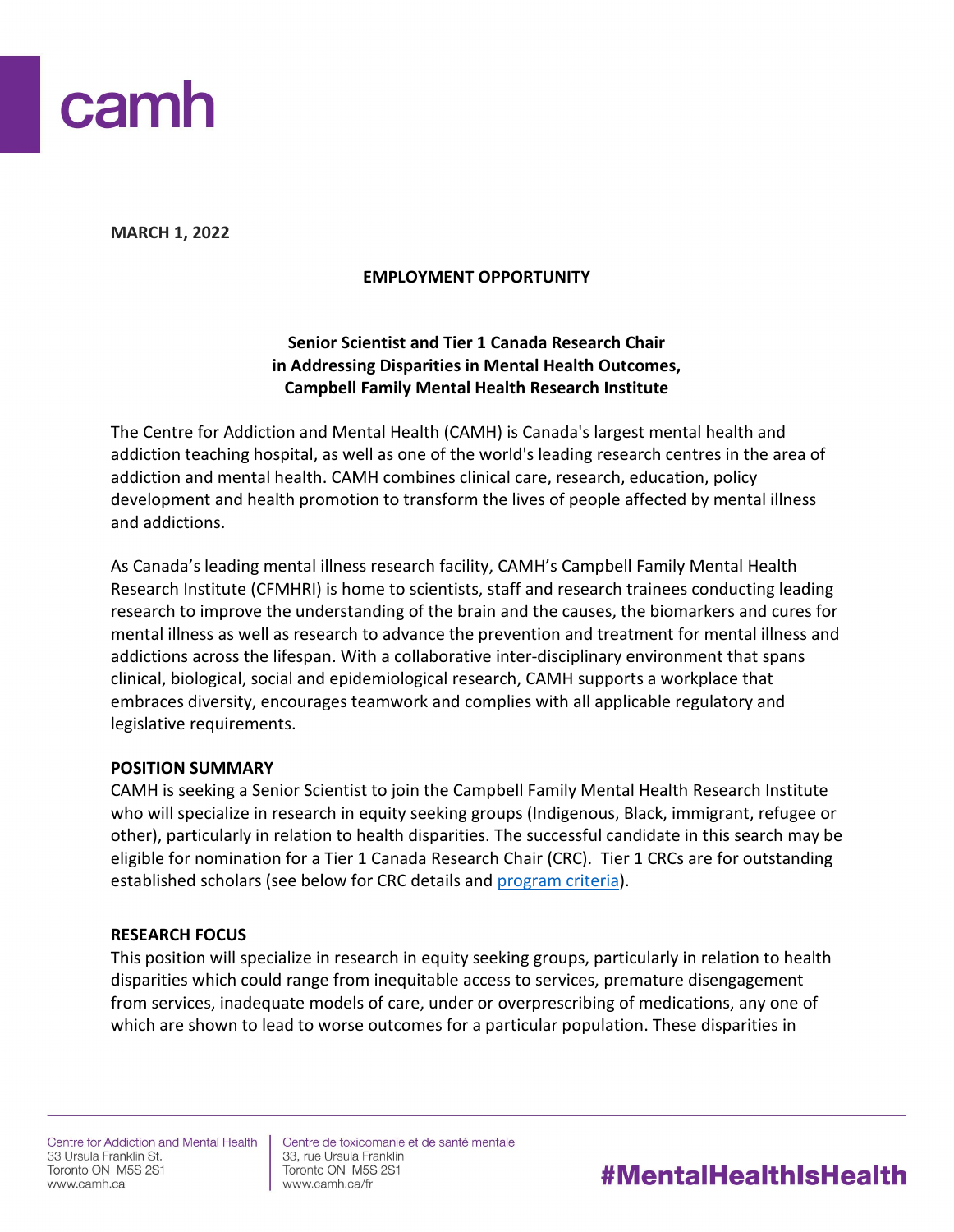general would relate to a lack of research or knowledge, or bias suffered by a particular group due to historical under-representation in, and exclusion from research. Illnesses of focus could range from neurodevelopmental disorders such as autism or ADHD, to depression or psychosis or addiction, to dementia. As such, the incumbent should be committed to generating new knowledge to improve the mental health of one or more equity seeking groups, where clear health disparities in their mental health outcomes have been documented.

This position includes working collaboratively with other members of the CFMHRI, CAMH staff, external stakeholders and community partners to ensure effective dissemination and application of the research findings to mental health and addictions policy and practice. The successful candidate will be required to establish local, national, and international collaborations, provide practical supervision of undergraduate, graduate, post-doctoral trainees, and technical staff. As a Senior Scientist, the successful candidate will be expected to lead research activities, maintain an active publication record, and secure extramural funding sources for those activities. They will also disseminate research results through presentations at academic meetings and conferences and communicate ideas to key decision makers. Participation in leadership advisory groups at CAMH and externally is expected.

CAMH is fully affiliated with the University of Toronto and the successful applicant will be required to obtain academic affiliation with a University department at the Associate Professor level or above.

## **CRC DETAILS**

To meet the *criteria of the CRC program*, nominees must be outstanding and innovative worldclass researchers whose accomplishments have made a major impact in their fields; be recognized internationally as leaders in their fields; have superior records of attracting and supervising graduate students and postdoctoral fellows (taking into account different practices in the relevant field or discipline) and, as Chairholders, be expected to attract, develop and retain excellent trainees, students and future researchers; and be proposing an original, innovative research program of the highest quality. The nominee's research area must align with the subject matter eligibility of the Canadian Institutes of Health Research (CIHR). Currently a federal initiative is underway to ensure equity among Canada Research Chairs to ensure representation from people who self-identify as a members of the four federally designated groups, as defined by the Employment Equity Act (women, visible minorities, persons with disabilities and Indigenous persons) or as trans, non-binary or Two-spirit. CAMH is committed to meeting the goals of the Canada Research Chairs Equity, Diversity & Inclusion Action Plan.

camh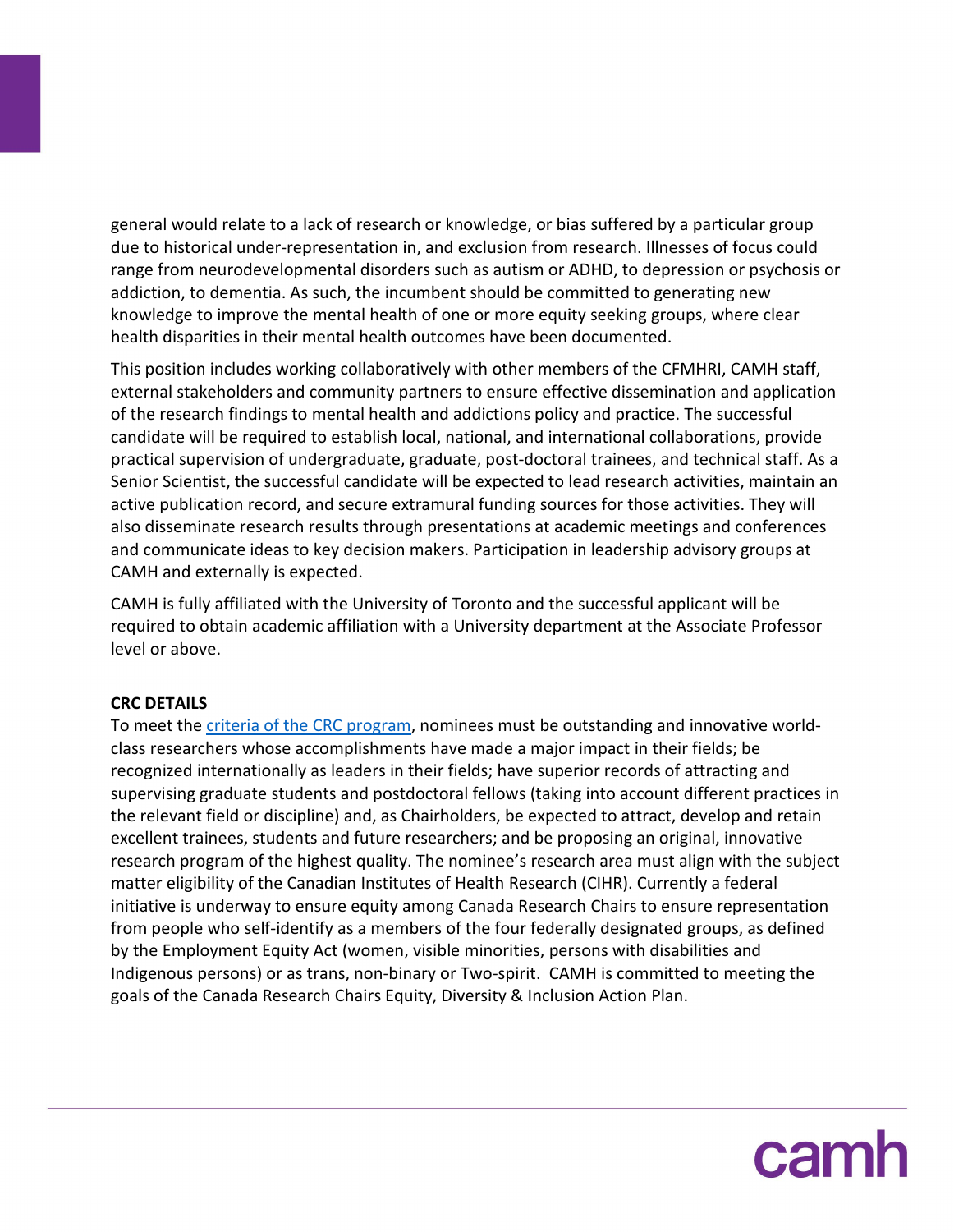## **QUALIFICATIONS**

- PhD degree or equivalent in a relevant field, and eligible for appointment or current appointment at the University of Toronto, with at least 5 years independent research experience
- A proven track record of success in producing high-quality and high-impact scholarly work, a successful teaching record and expertise in their respective field
- Experience and success in preparing grant proposals, working with a team of investigators, and knowledge translation and demonstrated capacity for establishing research collaborations across institutions
- Strong interpersonal and collaborative abilities
- Strong organizational ability and outstanding communication skills
- Experience in fostering collaborations between diverse research and/or clinical groups (both internally and externally)
- Supportive of a healthy workplace that embraces diversity, and complies with all applicable regulatory and legislative requirements.
- The capacity to work with individuals of diverse ethno-racial and cultural backgrounds is required; bilingualism (English/French) and/or proficiency in a second language is considered an asset.

Vaccines (COVID-19 and others) are a requirement of the job unless you have an exemption on a medical ground pursuant to the Ontario Human Rights Code.

All qualified candidates are encouraged to apply; however, Canadians and permanent residents will be given priority.

PLEASE NOTE: This full-time, permanent position is NOT part of any bargaining unit.

## **SALARY RANGE**

Competitive salary and benefits package.

## **CAREER INTERRUPTIONS**

CAMH recognizes that researchers have varying career paths and that career interruptions due to personal circumstances can be part of an excellent academic record. Search committee members have been instructed to give careful consideration to, and be sensitive to the impact of, career interruptions in their assessments.

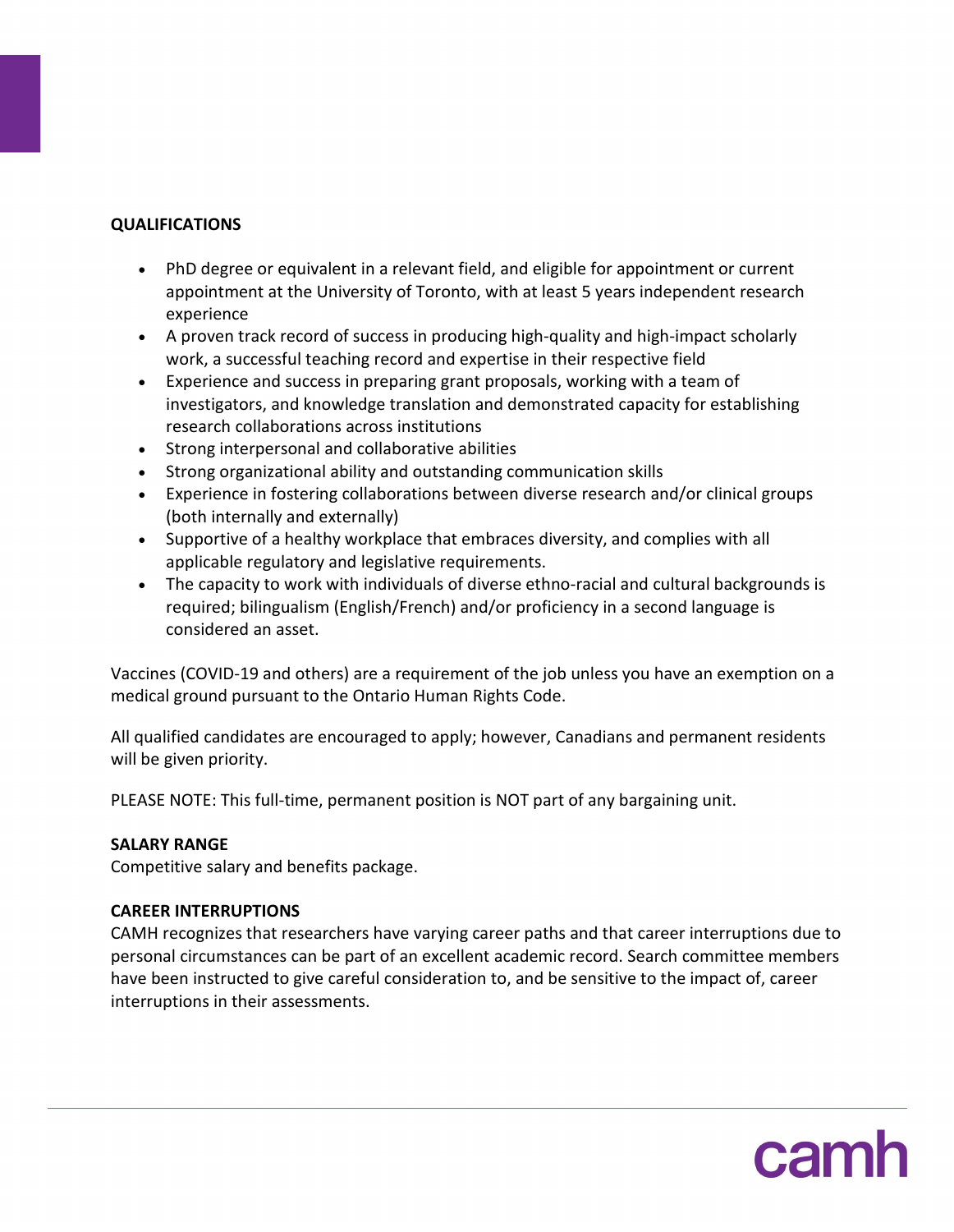## **ACCESSIBILITY**

CAMH is committed to providing an accessible working environment for persons with disabilities through the identification and elimination of barriers. This includes respect for dignity, independence, integration and equal opportunity as recognized in our policies and the Accessibility for Ontarians with Disabilities Act, 2005 (AODA). Requests for workplace accommodations and related issues can be addressed to [Myfanwy Marshall,](mailto:myfanwy.marshall@camh.ca) Director, People.

## **APPLICATION INSTRUCTIONS**

Applicants must submit the following material via [CAMH's Career Opportunities Portal](https://www.recruitingsite.com/csbsites/camh/JobDescription.asp?SuperCategoryCode=15233&JobNumber=894229&lang=en) to be considered for this position:

- 1. **Candidate and Research Program Description (4 pages)**: Using the [template](https://www.camh.ca/-/media/files/Grants-CRC-T1-NOI-template-pdf.pdf) provided, please describe the quality of the candidate, the proposed research program, and alignment with CAMH's organizational and research strategic plans.
- 2. **Curriculum Vitae**: Only the [CIHR Biosketch CV](https://cihr-irsc.gc.ca/e/48437.html) or [NIH Biosketch](https://grants.nih.gov/grants/forms/biosketch.htm) formats will be accepted.
- 3. **Self-Identification Survey**: please complete the self-identification survey via the [CAMH](https://www.recruitingsite.com/csbsites/camh/JobDescription.asp?SuperCategoryCode=15233&JobNumber=894229&lang=en)  [Career Opportunities Portal](https://www.recruitingsite.com/csbsites/camh/JobDescription.asp?SuperCategoryCode=15233&JobNumber=894229&lang=en) (see details below on collection of equity data).

## **COLLECTION OF EQUITY DATA**

The Canada Research Chairs Program requires institutions to collect self-identification data from all applicants, following the program's best practices. This data is important to CAMH's ability to ensure that researchers from diverse groups are able to benefit from participation in the program. As part of your application, you will be required to answer self-identification questions via CAMH's online recruitment system. Applicants are encouraged to self-identify in any of the groups where applicable. Any information directly related to you is confidential and cannot be accessed by search committees. Aggregated and anonymized data regarding the applicant pool will be reported only to the chair of the selection committee, the committee's equity advisor, and a small number of staff members in the Research Operations, Services and Support Office, for purposes of program administration and to meet reporting requirements.

## **CONTACT**

For more information about this employment opportunity, please contact Dimple Patel [\(dimple.patel@camh.ca\)](mailto:dimple.patel@camh.ca), Director: Grants, Philanthropic Awards, and Contracts.

For further information on the federally endowed Canada Research Chairs Program, open to all nationalities, including eligibility criteria, please consult the [Canada Research Chairs website.](http://www.chairs-chaires.gc.ca/program-programme/index-eng.aspx) For questions regarding the CRC nomination process at the University of Toronto and affiliated

camh